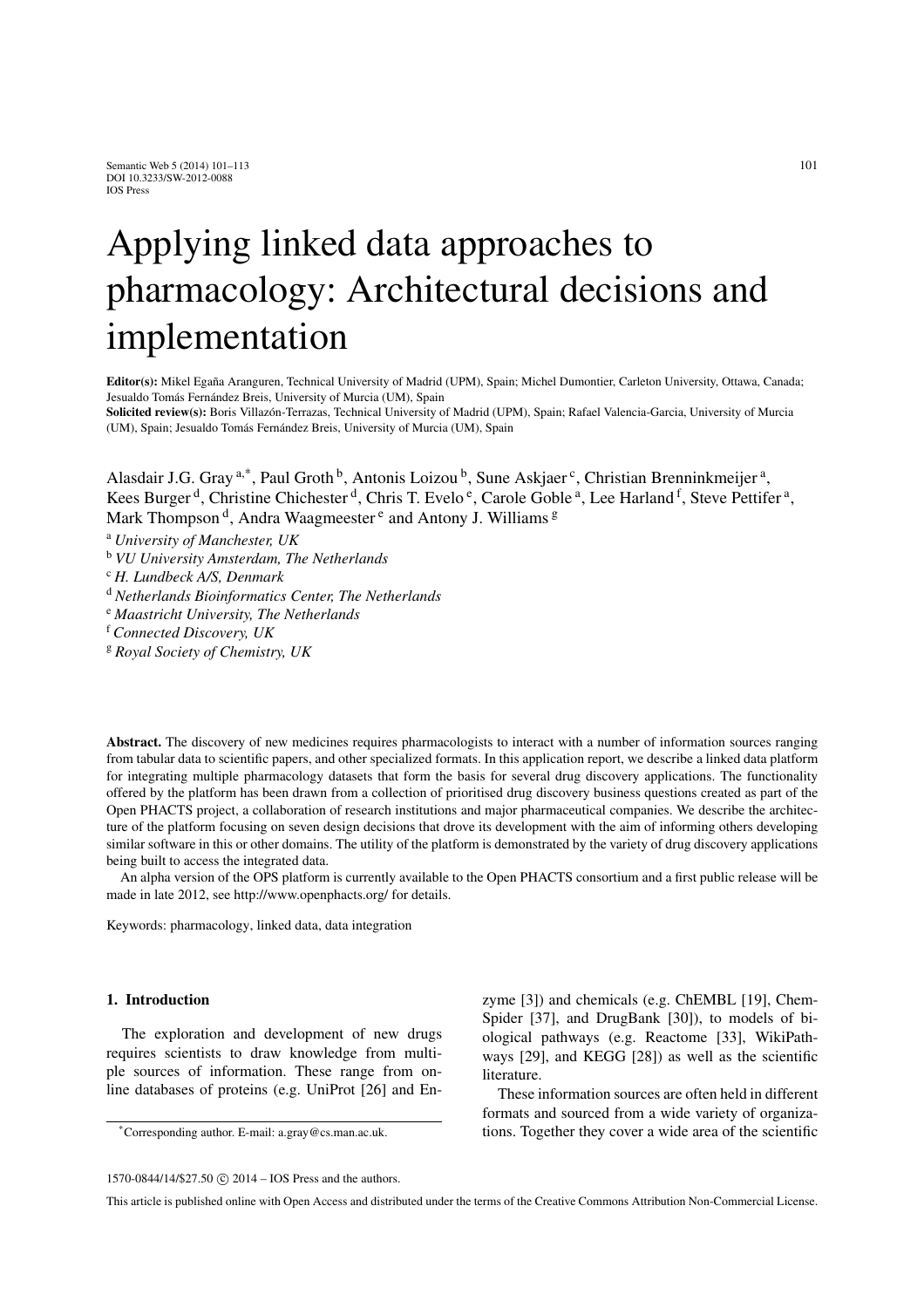space of interest, but at the same time overlap scope, and thus frequently record different (or even inconsistent) representations of the same data. In recent years, several key datasets for drug discovery have been published on the Semantic Web including those provided by Chem2Bio2RDF [11] and Linking Open Drug Data (LODD) [40]. In the latter case, the data is linked following linked data principles [8,24].

The integration of knowledge from these disparate sources presents a significant problem to scientists, with the intellectual and scientific challenges often being overshadowed by the need to repeatedly perform error-prone and tedious mechanical tasks. The first challenge is to identify the entities of interest in the many data sources, and to relate and map these to one another. This allows complementary information from the data sources to be collated in a single record. For example, ChemSpider contains data about chemical compounds and where they can be sourced, while ChEMBL complements this with data about the bioactivity of drug-like molecules and Drug-Bank provides information on the clinical use of drugs which contain the molecules. These data sources can be linked based on the chemical structure of the compounds. However, differences in scientific or technical approaches to molecular structure representation mean that different data sources will not always be in agreement. For example, searches for the chemical "Fluvastatin" on ChemSpider<sup>1</sup> and DrugBank<sup>2</sup> return different compounds: although their basic chemical structure matches, the compounds differ in their stereochemistry<sup>3</sup>.

A further challenge is the lack of semantics associated with links in traditional database entries. For example, the entry in UniProt for the protein *"kinase C alpha type homo sapien"*<sup>4</sup> contains a link to the Enzyme database  $record<sup>5</sup>$ , which has complementary data about the same protein and thus the identifiers can be considered as being equivalent. One approach to resolve this, proposed by Identifiers.org, is to provide a URI for the concept which contains links to the database records about the concept [27]. However, the UniProt entry also contains a link to the DrugBank compound *"Phosphatidylserine"*6. Clearly, these concepts are not identical as one is a protein and the other a chemical compound. The link in this case is representative of some interaction between the compound and the protein, but this is left to a human to interpret. Thus, for successful data integration one must devise strategies that address such inconsistencies within the existing data.

In this application paper, we present the architectural decisions made in implementing the Open Pharmacology Space (OPS) platform within the Open PHACTS project<sup>7</sup>. The key goal of the project is to support a variety of common tasks in drug discovery through a technology platform that will integrate pharmacological and other biomedical research data using open standards such as RDF. The OPS platform is being developed by a public-private partnership to address the problem of public domain data integration for both academia and major pharmaceutical companies [44], and will make its first public release in late 2012. A key driver of the project is that integrated data should address concrete pharmacological research questions and integrate with the workflows and applications already used within the drug discovery pipeline.

This paper focuses on two key contributions:

- A set of seven architectural decisions for a data integration platform driven by pharmacological business questions. These decisions should inform others developing similar or related software.
- A discussion of the use of this platform by three separate drug discovery applications.

The rest of this paper is organized as follows. Related work is discussed in Section 2. A summary of the concrete pharmacological research questions that the functionality provided by the OPS linked data platform seeks to address are presented in Section 3. Section 4 discusses the architectural decisions made to provide an integration framework that is capable of integrating public data sources in order to answer the top priority research questions. Section 5 gives details of the implementation of a linked data platform for pharmacology that enables enriched functionality on three separate, existing, drug discovery applications. Finally conclusions are drawn in Section 6.

<sup>1</sup>http://www.chemspider.com/Chemical-Structure.393587.html accessed 17 Sept 2012.

<sup>2</sup>http://www.drugbank.ca/drugs/DB01095 accessed 17 Sept 2012. 3For details see http://www.chemconnector.com/2012/07/29/ accessed 17 Sept 2012.

<sup>4</sup>http://www.uniprot.org/uniprot/P17252 accessed 17 Sept 2012. 5http://enzyme.expasy.org/EC/2.7.11.13 accessed 17 Sept 2012.

<sup>6</sup>http://www.drugbank.ca/drugs/DB00144 accessed 17 Sept 2012. 7http://www.openphacts.org accessed 17 Sept 2012.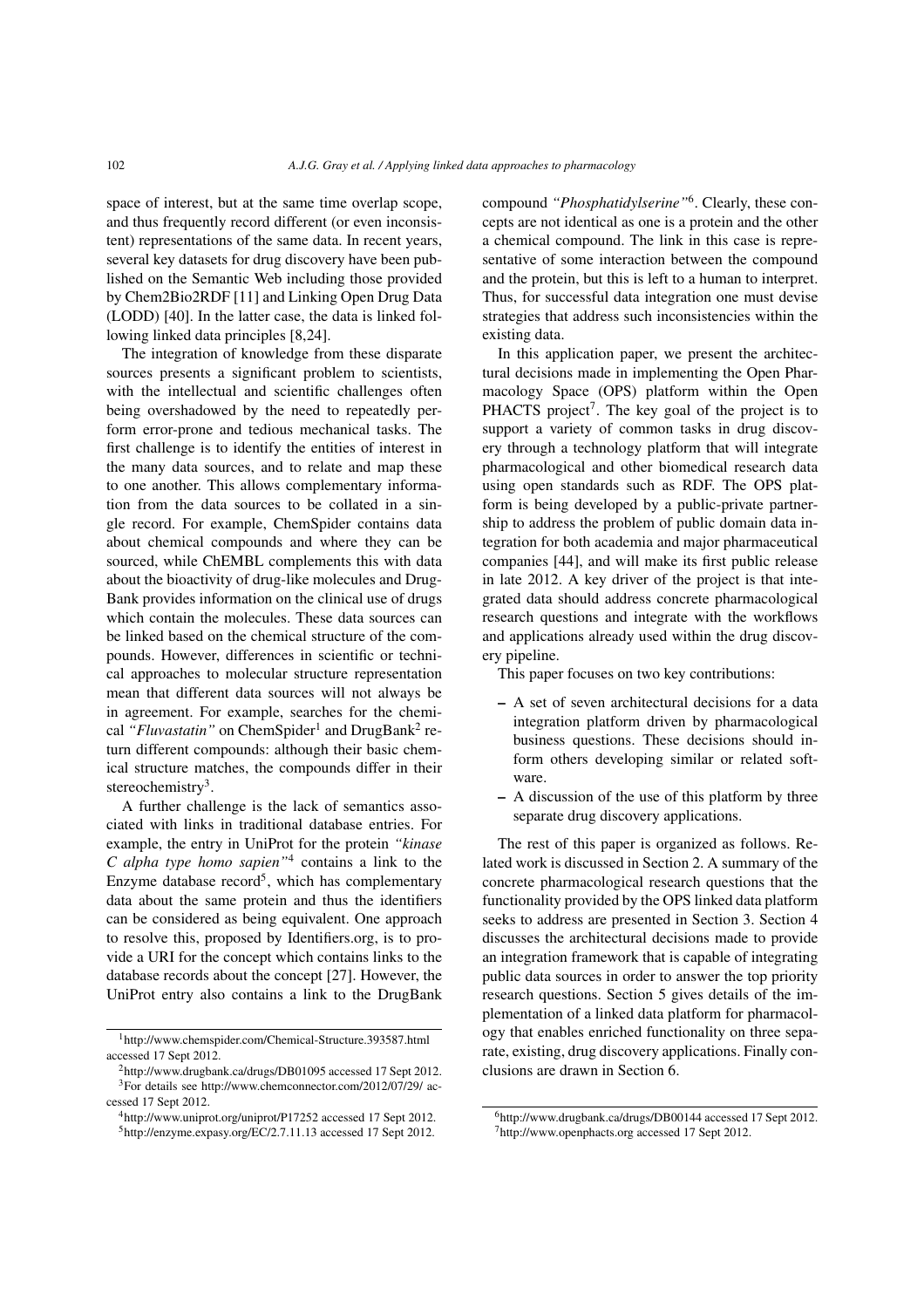# 2. Related work

The OPS platform deliberately builds upon a large amount of prior work delivered by the Semantic Web community in two key areas: infrastructure and data sources.

In terms of infrastructure, there have been several semantic data integration platforms proposed and developed. ODEMapster [5] is a global-as-view data integration approach for exposing relational data sources through an existing ontology. MASTRO [10] provides support for more expressive queries to be evaluated over a subset of *DL-Lite* ontologies. Fox et al. [18] discuss the requirements for domain ontologies and relationships to upper ontologies when deploying a semantic integration system. FedX [41] provides a framework for federating queries over a set of distributed SPARQL endpoints. All of these systems present a single integrated view of the data to the users and build upon the large body of work on data integration within the database community [22,31]. Central to these data integration systems are the mappings between the data sources (which in many cases are relational databases) and the intended semantics of the integrated result (represented as ontologies in semantic integration systems). Such mappings need to be supplied by domain experts with a good understanding of the data sources and the (ontological) view of the integrated data to be created. Dataspaces [21] is an approach to lower the effort required by the domain expert to generate and maintain mappings. The dataspace system starts with a minimal set of mappings which is incrementally enriched based on user feedback [6].

Another important area of infrastructure work are scientific workflow systems such as Taverna [34], Galaxy [20], and Kepler [32]. These systems are designed to enable users to compose a series of operations into a *workflow* that will extract data from sources, and execute data manipulation and computational services to analyse it. An important aspect of these systems is capturing the provenance of each operation performed by the workflow. A key idea behind workflows is enabling their reuse so that results can be reproduced. Community portals such as MyExperiment [15] support the sharing and reuse of workflows. The OPS infrastructure builds on the Large Knowledge Collider (LarKC) system that provides a pluggable workflow environment for developing scalable Semantic Web applications that integrate large datasets [13].

The Open PHACTS project is, of course, not the first to realize that the use of Semantic Web standards, along with common ontologies, can ease the integration burden in the pharmacology domain [36]. Samwald et al. [39] present the findings of the W3C Health Care and Life Sciences interest group with regards to the availability of data sources, their potential for linking, and present recommendations for best practices in publishing pharmacology data as Linked Data. The Bio2RDF [7], Neurocommons [38], Linking Open Drug Data (LODD) [40], Linked Life Data [35] and Chem2Bio2RDF [11] projects have all made significant sets of biology and chemistry data available in RDF. We built upon the comprehensive work of the community in creating RDF-based data sources to power the OPS platform.

# 3. Motivation: Pharmacology research questions

A key driver of the OPS system is that the integrated data should address concrete 'real world' pharmacology research questions and integrate with the workflows and applications already used within the drug discovery pipeline. A collection of 83 questions has been created and prioritised by the scientific and pharmaceutical partners in the Open PHACTS project. Full details of the research questions, the generation and prioritisation process, and analysis of the results can be found in [2,25]. We provide a brief summary so as to motivate the functionality provided by the OPS system, and the data sets that have been integrated to provide an information space.

The business questions span a range of areas, however, the focus in developing the OPS platform is on those concerning pharmacology data, specifically the interactions between compounds and molecular targets. Many of the questions can be answered now by industry researchers or by academic researchers with their internal systems and via bio- and cheminformaticians. However, a shared, fully interoperable and routinely updated, scientist-friendly platform for performing these analyses in a non-manual way does not currently exist. In the simplest case, the questions would be of the

form:

# *"Retrieve all information available about aspirin."*

This requires discovering all of the entries for aspirin in the available data sources, e.g. ChemSpider, ChEMBL, and DrugBank, and combining the data. Such a task is complex in itself due to the different focus of the data sources and the fact that each uses its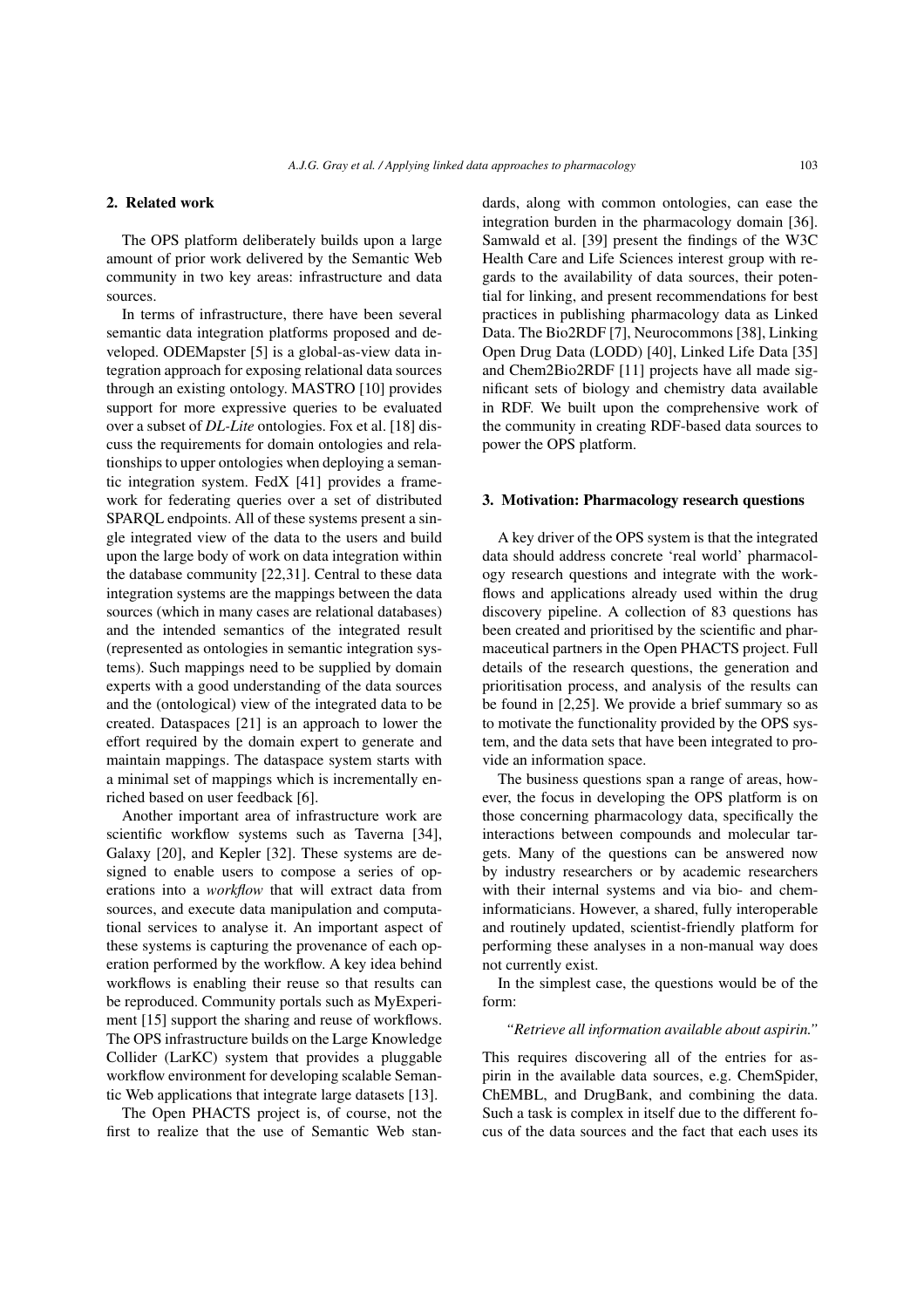

Fig. 1. OPS platform architecture overview.

own set of identifiers, not to mention the inconsistencies in the overlapping data that must be resolved or displayed in an appropriate form to the user.

The more complex research questions involve filtering compounds based on their properties and experimental results, e.g.

# *"Give all oxidoreductase inhibitors with IC50 activity value < 100nM in both human and mouse."*

To answer such questions requires the filtering and comparison of values from different data sources. This is complicated by the fact that the data sources use a variety of units to express this value. For example, even within ChEMBL, a single curated source, the IC50 value is represented in various bases of molars ranging from nano- to milli- and even in other units such as microgram per millilitre ( $\mu a.ml^{-1}$ ).

Another group of the questions are driven by genetics, pathways, or diseases. An example from this group would be:

*"For a given disease related molecular pathway, give me all targets and known active compounds that modulate them."*

These require a larger set of data sources, e.g. UniProt and WikiPathways, to be associated to compounds, targets, and the interactions between them. Similar issues arise but at a larger scale.

## 4. Architectural decisions

The OPS platform provides a semantic platform for pharmacology that integrates data from a set of distributed open data sources.

Figure 1 provides an overview of the OPS platform architecture as it is currently implemented. It consists of seven components:

- 1. Data Sources
- 2. Linked Data Cache (LDC)
- 3. Identity Resolution Service (IRS)
- 4. Identity Mapping Service (IMS)
- 5. Domain specific services
- 6. Core API
- 7. User Interfaces/Applications

These components arise out of corresponding architectural decisions made variously for pragmatic, technical and social reasons. We now discuss each of these seven decisions. Components resulting from these decisions are in italics.

# *4.1. Rely on existing RDF-based datasets*

As a result of the Linked Data movement [8,24], the Semantic Web community have made a large number of existing datasets available as RDF. Particularly relevant datasets to drug discovery are the ChEMBL RDF conversion<sup>8</sup> [45], the ChEBI ontology sourced from the  $EBI<sup>9</sup>$  [16], the conversion of DrugBank provided by the LODD project<sup>10</sup> [40], the conversion of the Enzyme database sourced from  $UniProt<sup>11</sup>$ , and the UniProtKB/Swissprot dataset itself<sup>12</sup> [4]. These *Data Sources* are the foundation of the OPS platform.

The decision to rely on existing data sources was both pragmatic and social. Pragmatically, relying on existing data allowed the project to quickly develop a working system. Socially, it encourages both originating data providers (e.g. UniProt) and third parties to continue to provide RDF-data for pharmacology sources. Such RDF conversions are crucial to the success of Open PHACTS. This decision however has a cost, as data sources will use different schemes instead of one common global schema. Additionally, OPS is reliant on data providers continually updating RDF versions of important datasets. For example, an early version of the OPS platform used the Chem2Bio2RDF conversion of ChEMBL which has not been kept upto-date with the underlying ChEMBL database from

<sup>8</sup>http://semantics.bigcat.unimaas.nl/chembl/v13\_ops/ accessed 17 Sept 2012.

<sup>&</sup>lt;sup>9</sup>ftp://ftp.ebi.ac.uk/pub/databases/chebi/ontology/chebi.owl accessed 17 Sept 2012.

<sup>10</sup>http://www4.wiwiss.fu-berlin.de/drugbank/drugbank\_dump.nt accessed 17 Sept 2012.

 $11$  ftp://ftp.uniprot.org/pub/databases/uniprot/current\_release/ rdf/enzyme.rdf.gz accessed 17 Sept 2012.

<sup>12</sup>http://www.uniprot.org/uniprot/?query=reviewed%3ayes& force=yes&format=rdf accessed 17 Sept 2012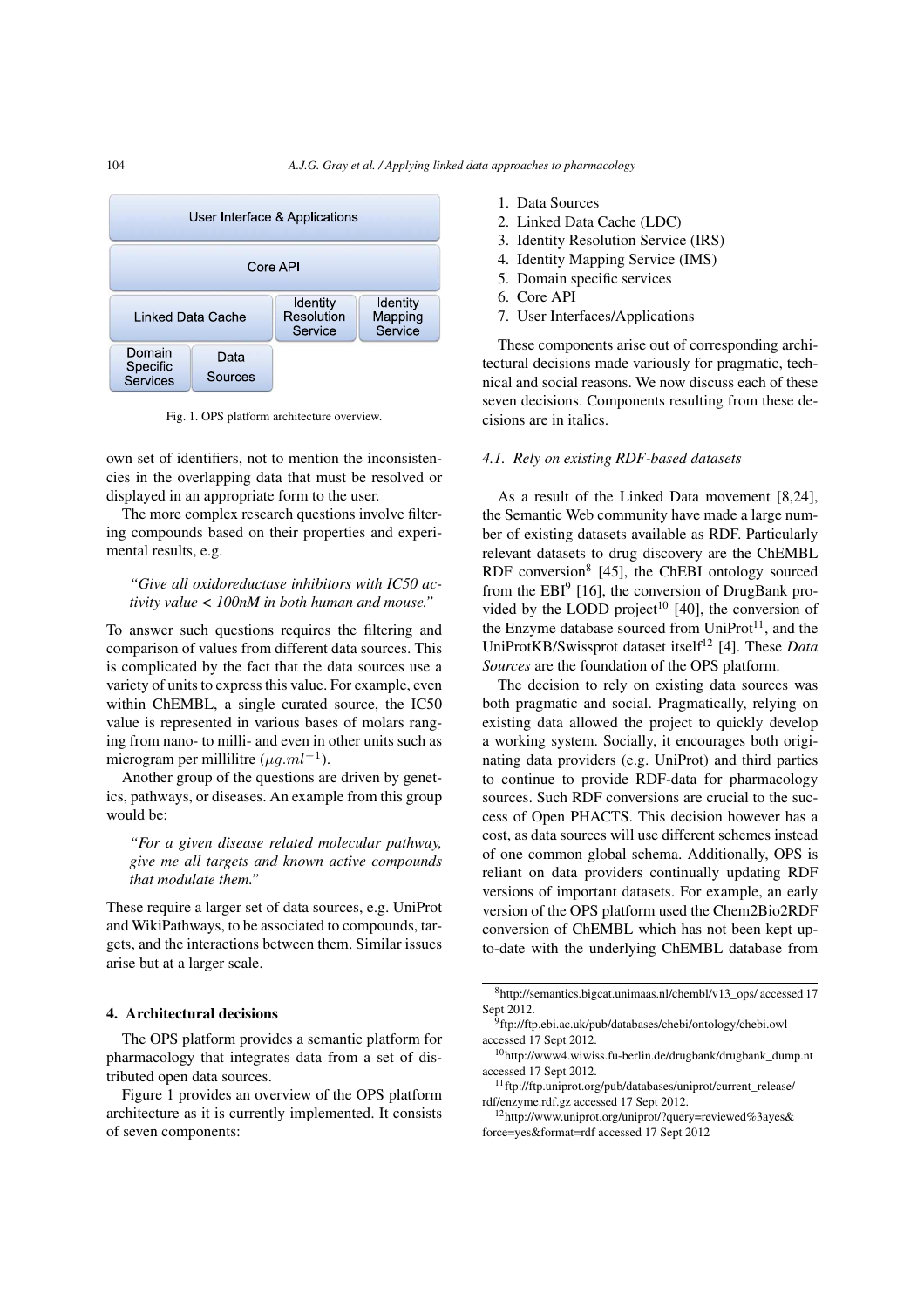the  $EBI<sup>13</sup>$ . This severely limited the data available to the OPS platform and caused a great deal of confusion to our internal users. We have now moved to a more recent conversion and are working with the EBI to incorporate the RDF conversion process into their data release pipeline.

# *4.2. Centralize the data*

A classic trade-off in the design of data integration systems is whether to federate queries or warehouse data. In this case, we chose to warehouse the data for reasons of reliability and performance. In terms of performance, interactive query speeds are necessary, thus, there may be significant latency overheads when relying on remote services (e.g. SPARQL endpoints). Furthermore, third party services (i.e. external to the consortium) cannot and should not be relied upon to provide consistent access. Essentially, it would be impolite for us to make use of others resources for answering SPARQL queries especially when they may be large or frequent. To address these concerns, the aforementioned datasets are centralized into a *Linked Data Cache (LDC)*. The term cache is used to emphasize that the platform does not maintain data on its own and is just a temporary store to enable data to be queried quickly at interactive speeds.

An issue with caching the data is ensuring that the datasets reflect the latest versions of the underlying datasets. However, it is common for scientific datasets to follow release cycles and these can be used to reload the data in the cache. See for example UniProt [14].

# *4.3. Separate keyword search and structured queries*

A key entry point into the platform is through keyword search. In the pharmacology domain, this is more than just text matching as keywords can often match to multiple often very distinct concepts. For example, when typing "*menthol*" the user could quite reasonably mean the chemical menthol, or the menthol receptor protein. This sort of conceptual keyword search is different from queries over structured databases, thus, a new architectural component was introduced, the *Identity Resolution Service (IRS)*. The role of the IRS is to translate user-entered entity names (in free text form) into known entities within the system (i.e. that have a defined URI). These known entities can then be used in structured queries. The IRS also supports the disambiguation of concepts through interaction with the user interface.

#### *4.4. Equality is context dependent*

Datasets often provide links to equivalent concepts in other datasets. These result in a profusion of "equivalent" identifiers for a concept. Identifiers.org provide a single identifier that links to all the underlying equivalent dataset records for a concept. However, this constrains the system to a single view of the data, albeit an important one.

A novel approach to instance level links between the datasets is used in the OPS platform. Scientists care about the types of links between entities: different scientists will accept concepts being linked in different ways and for different tasks they are willing to accept different forms of relationships. For example, when trying to find the targets that a particular compound interacts with, some data sources may have created mappings to gene rather than protein identifiers: in such instances it may be acceptable to users to treat gene and protein IDs as being in some sense equivalent. However, in other situations this may not be acceptable and the OPS platform needs to allow for this dynamic equivalence within a scientific context. As a consequence, rather than hard coding the links into the datasets, the OPS platform defers the instance level links to be resolved during query execution by the *Identity Mapping Service (IMS)*. Thus, by changing the set of dataset links used to execute the query, different interpretations over the data can be provided.

#### *4.5. Leverage domain-specific services*

There are a variety of important pharmacological operations that are specific to a domain and have reliable and performant implementations. Thus, instead of creating new implementations, the OPS platform relies on these existing *domain-specific services*. For example, of critical importance for drug discovery is that identical small molecule compounds from across different data sources are integrated accurately, based on structure rather than name or identifier mapping which is less accurate. Instead of reimplementing this feature, we rely on an existing chemistry registration and normalisation service: ChemSpider [37]. This takes each compound from all of the data sources and maps it using structure-based methods to a unique ChemSpider identifier. The mappings between each chemical in each data source and ChemSpider are then loaded into

<sup>13</sup>https://www.ebi.ac.uk/chembl/ accessed 17 Sept 2012.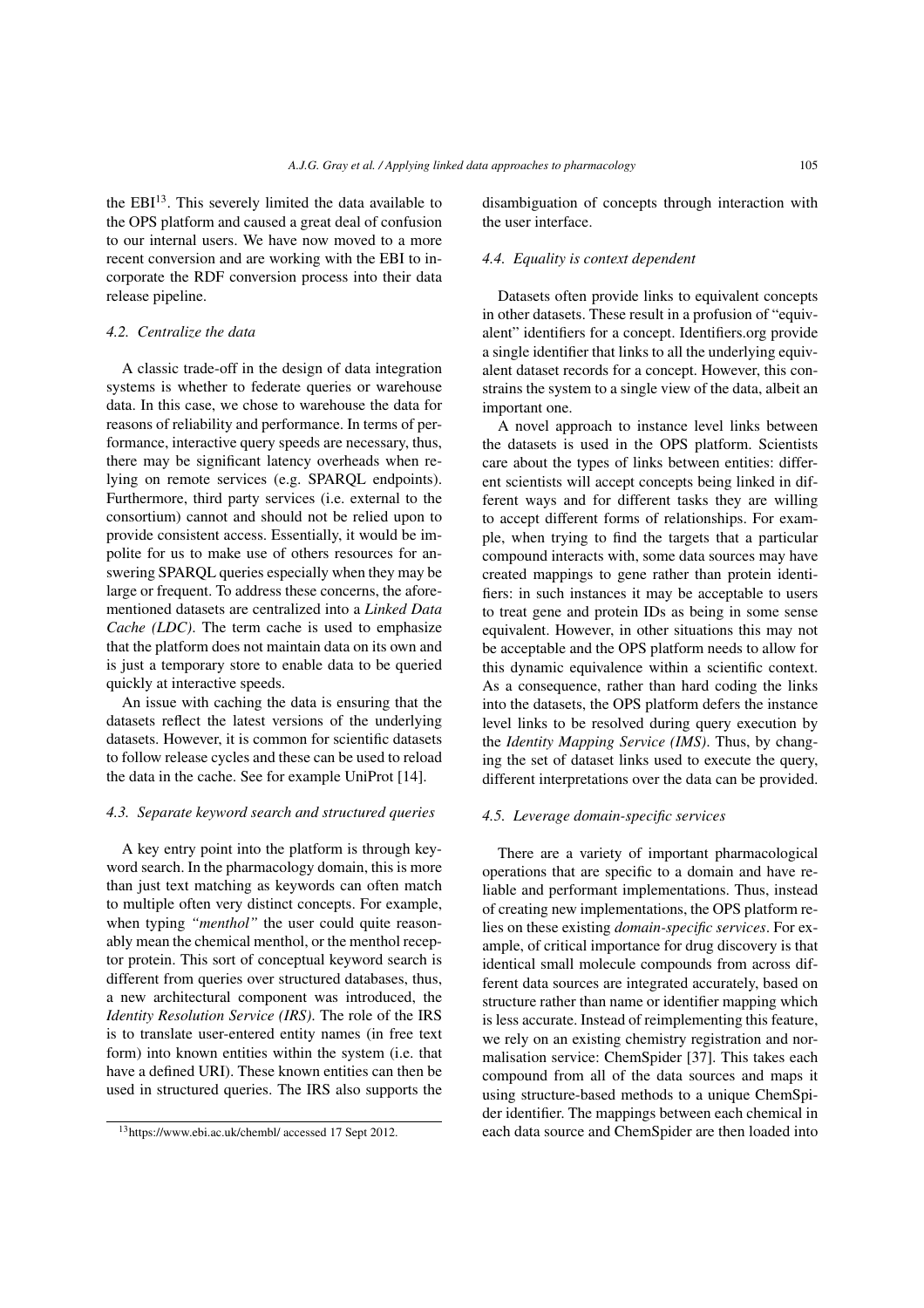the system to provide an accurate set of chemical mappings between different databases.

Going forward, we aim to make use of the SADI Framework for accessing additional domain specific services [12].

# *4.6. Provide a simple API*

The initial prototype of the OPS platform only provided a SPARQL endpoint through which the integrated data could be queried. This required each of the drug discovery applications to have an intimate knowledge of the data exposed and the ability to write the required SPARQL queries to retrieve the data desired. This approach also left the OPS platform exposed to poorly formed queries or simply queries that are too open ended (e.g. a select  $*$  where {?s ?p ?o}). This both impacted developer productivity and hurt the reliability of the service.

To address this problem, an additional component, the *Core API* was introduced into the architecture. The Core API provides a set of common methods that applications can call. This benefits application developers as they no longer need to formulate their own SPARQL queries.

The OPS Core API does more than to simply provide an abstraction layer for the application developer. Such interfaces provide assurances that the data layer will only be exposed to well designed queries, and allows the API developer to make extensive use of optimizations present in RDF stores. We believe this to be key to the successful deployment of Semantic Web infrastructures which consume large scale datasets.

#### *4.7. Leverage the user interface*

A key driver of the OPS platform is to enable userfocused drug discovery applications. Thus, the entirety of the OPS platform architecture is designed around enabling these sorts of applications. This also means that we can take advantage of the user interface, for example, by encapsulating queries in an API, thus ensuring that only well-defined queries are run, or using the user interface to ensure that correct URIs are given to the system when performing a query. We also believe that this decision will allow for scalability in the future. However, there is a trade-off as this means that the OPS platform in its current form is not designed for other tasks such as large offline analytics.

# 5. Open pharmacology space implementation

This section provides details on the implementation of the OPS prototype platform as shaped by the architectural decisions given in Section 4 and the needs of the drug discovery scientists in the Open PHACTS consortium. To clarify the platform architecture, consider the simplest of the three example pharmacology research questions provided in Section 3:

#### *"Retrieve all information available about aspirin."*

This can be achieved through the use of two OPS core API methods: compoundLookup(text) and compoundPharmacology(URI).

The IRS is invoked by the core API through the compoundLookup("aspirin") method and provides a number of alternatives, including *"Aspirin"*, *"FIORINAL"* (which is a compound that contains aspirin), and *"Hypyrin"* (which is an aluminium complex ion of aspirin). The returned items are each annotated with additional metadata (e.g. descriptions and synonyms) to aid the users in their decision.

Once the user selects a particular concept, e.g. Aspirin ( $cw:aspirin<sup>14</sup>$ ), the user interface will make the call compoundPharmacology(cw:aspirin). The workflow to evaluate this method call is depicted in Fig. 2 and is executed as follows<sup>15</sup>. First the compound URI is inserted into the query which is then expanded with equivalent URIs provided by the IMS. The final query is evaluated against the Linked Data Cache. An example result of this API call is shown in Fig. 3, which shows the concept identified by the URI retrieved from the IRS and its links to concepts in ChemSpider, ChEMBL, and DrugBank. Note that it is possible for there to be multiple mappings within a single dataset. Figure provides example properties retrieved from each dataset, e.g. SMILES and InChI from ChemSpider, and activity values from ChEMBL.

#### *5.1. The large knowledge collider*

The platform is implemented as a connection of a number of separate software systems. These software systems are coordinated using the Large Knowledge

<sup>14</sup>We use the notation cw:aspirin to represent the URI http://www.conceptwiki.org/concept/dd758846-1dac-4f0d-a329- 06af9a7fa413/ accessed 17 Sept 2012.

<sup>&</sup>lt;sup>15</sup>Note that the IRS plugin was used to support the compoundLookup(text) call. The Chemical Structure Search plugin will be discussed in Section 5.5.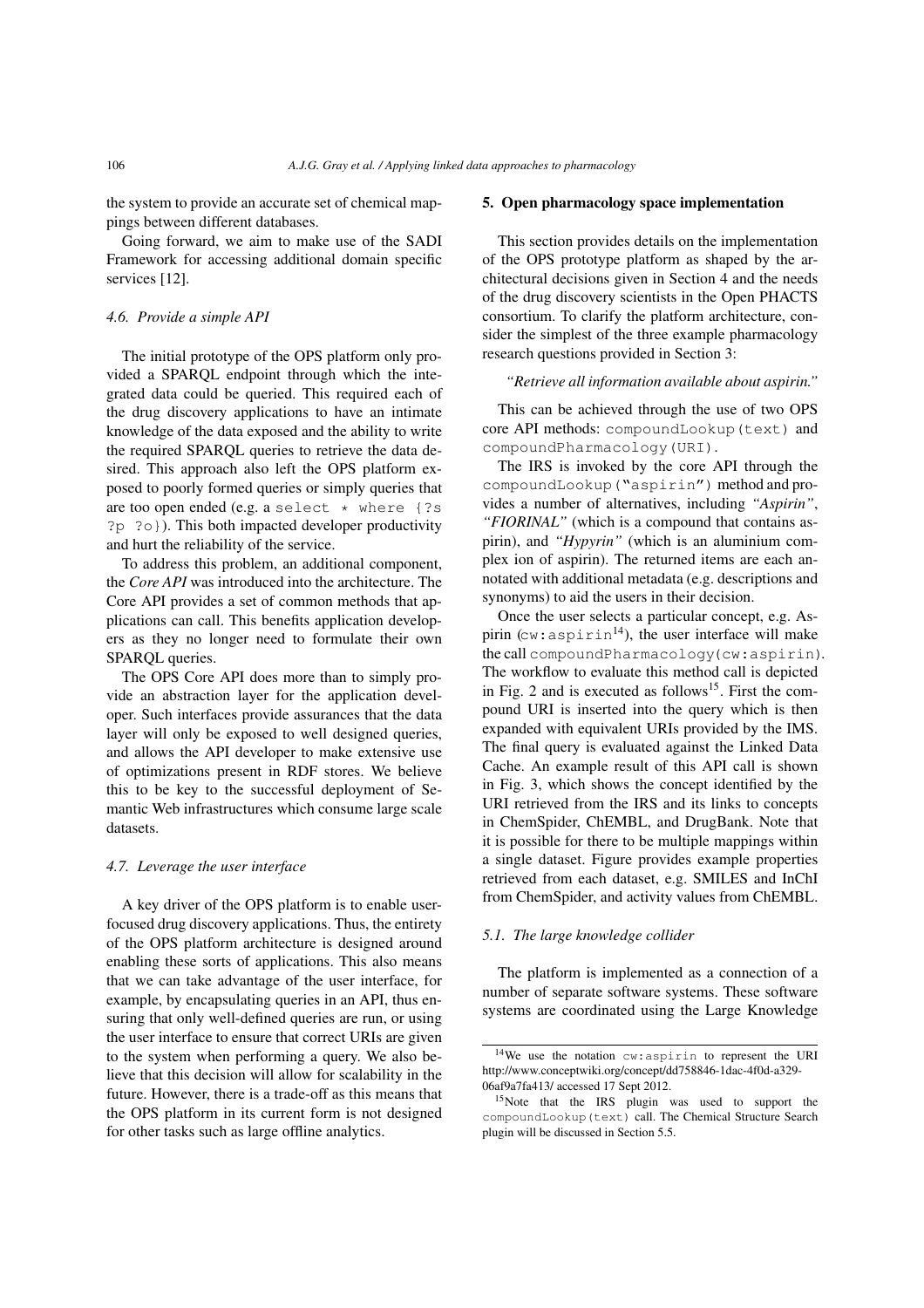

Fig. 2. LarKC plugins and workflow activation for a compoundPharmacology(URI) API call.



Fig. 3. Sample results of a compoundPharmacology(URI) API call.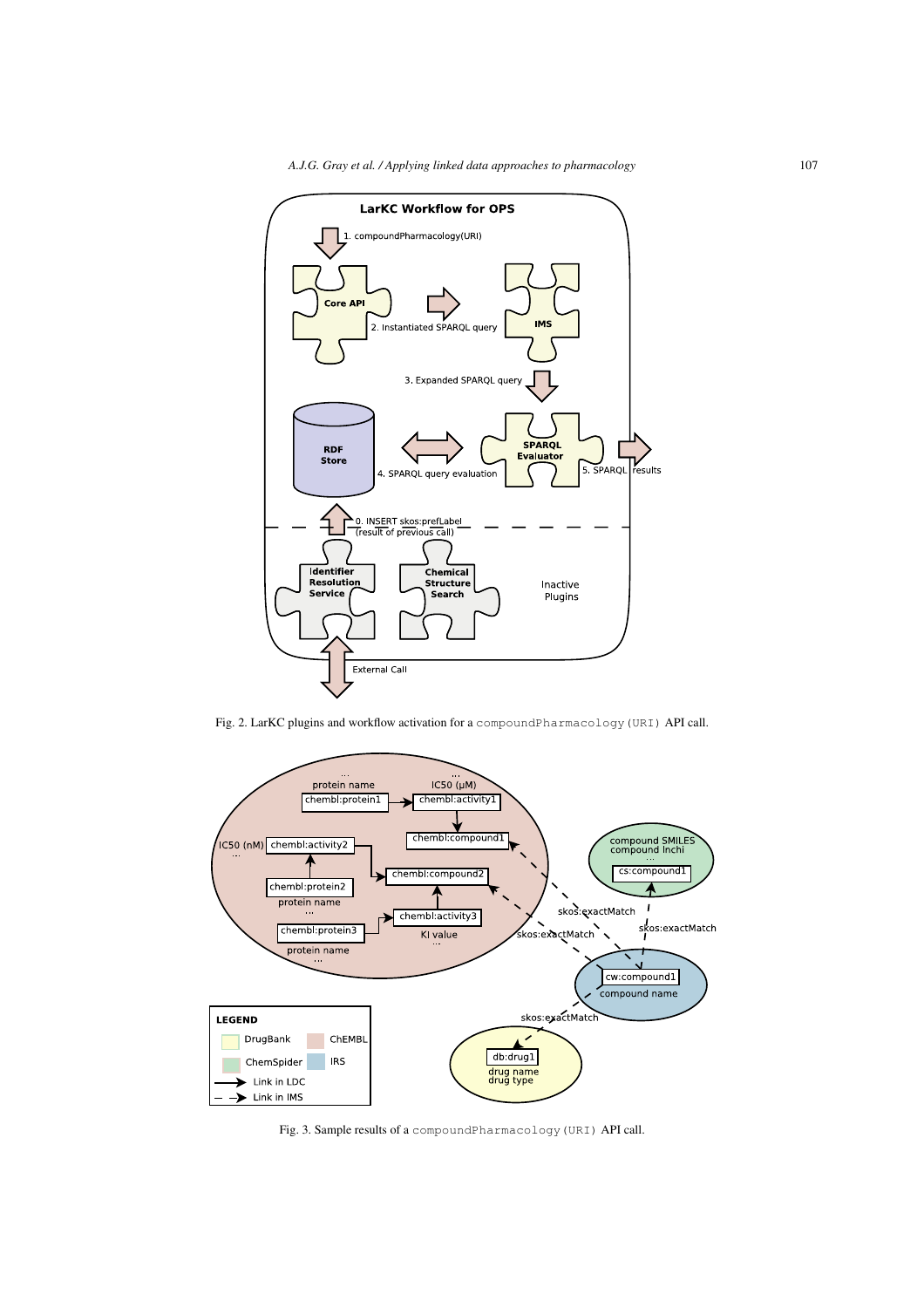Collider (LarKC), exploiting its pluggable architecture to call external services [13].

Workflows in LarKC are defined in terms of their input, output and the connections between the plugins that participate in them. In addition, LarKC endpoints are a special type of plugin which expose an interface for receiving input and providing output, accessible through HTTP. A valid workflow must contain a single endpoint and a single plugin connected to its output. When the execution of all participating plugins is completed, the endpoint collects any output from the workflow and responds to the original HTTP request.

Figure 2 presents the LarKC plugins that participate in the main OPS workflow, illustrated as jigsaw puzzle pieces. The figure gives a trace of the information flow between the various plugins as a result of a compoundPharmacology(URI) call to the OPS API.

# *5.2. Linked data cache*

Additionally, LarKC acts as the Linked Data Cache (LDC) component within the OPS platform. During the OPS platform implementation, an alternative data layer was developed for LarKC, which implements the OpenRDF Sesame SAIL interface [9]. SAIL stands for "Storage and Inference Layer" and is a connection oriented interface that is implemented by a number of RDF stores to enable their interoperability with the Sesame platform. The SAIL implementation has been contributed to the LarKC open source codebase, enabling the deployment of LarKC with a wide range of alternatives to the default BigOWLIM (which is now deprecated and replaced by Ontotext with OWLIM-SE). More importantly it allows OPS users and developers to set up local OPS instances with an RDF store that is specifically selected to suit their particular data needs and hardware specifications. For example an offline demonstration instance to be installed on a midrange laptop using a small sample dataset can avoid the installation and configuration overhead of a scalable RDF store by using an in-memory alternative.

We have successfully tested the integration of LarKC with four additional RDF stores: the default Sesame in-memory store [9], bigdata [42], OpenLink Virtuoso [17], and Garlik's 4store [23]. Currently we use the Sesame in-memory store as a number of instability issues were discovered with the remaining alternatives. The in-memory store is deployed on a server with 392 GB of RAM, and an overview of the data currently loaded in the LDC is given in Table 1. As we

Table 1

| Characteristic properties of RDF data currently present in the LDC. |       |
|---------------------------------------------------------------------|-------|
| Data property.                                                      | Value |

| Data property       | Value       |
|---------------------|-------------|
| Distinct resources  | 93 118 400  |
| Distinct predicates | 293         |
| Named graphs        | 11          |
| Total quads         | 460 037 674 |
| Size on disk        | $63$ GB     |
| Size in RAM         | 292 GB      |

are fast approaching the limitations of this solution, we are now in the process of moving to a hosted solution provided by OpenLink<sup>16</sup>, who have recently joined the Open PHACTS consortium. The Virtuoso triplestore will be enhanced to meet the challenges of scale and complexity faced in deploying the OPS platform.

In addition to the main OPS workflow, the current prototype makes use of an auxiliary workflow for which the IMS, IRS and external services are not used. The purpose of the workflow is to identify the URIs for which data is available in OPS from a large list of candidates. As RDF stores will provide the worst-case performance when queried for URIs that do not appear in their indices (as they do not exist), such queries benefit from circumventing the IMS.

# *5.3. Identity resolution service*

As discussed in Section 4.3 the mapping between user provided text and URIs is a non trivial task that has to take into account the type of entity the user is interested in. This functionality is thus decoupled from the LDC and is provided by the Identity Resolution Service (IRS) plugin.

This plugin is able to make calls to an API provided by ConceptWiki<sup>17</sup> to retrieve a list of resources of the required type with canonical labels curated by the community. The response is then dynamically imported in the underlying RDF store. The IRS plugin responds to explicitly defined predicates in the SPARQL query<sup>18</sup> which are also used to relate the resulting RDF to existing data in the LDC. Updates take place immediately, making the result of the external call directly available to the SPARQL query that triggered it, but also to all future queries.

If such predicates are not present in the query the plugin remains inactive, as is the case in the example

<sup>16</sup>http://www.openlinksw.com/ accessed 17 Sept 2012.

<sup>&</sup>lt;sup>17</sup>http://ops.conceptwiki.org accessed 17 Sept 2012.

<sup>18</sup>PREFIX:<http://wiki.openphacts.org/index.php/ext\_function#>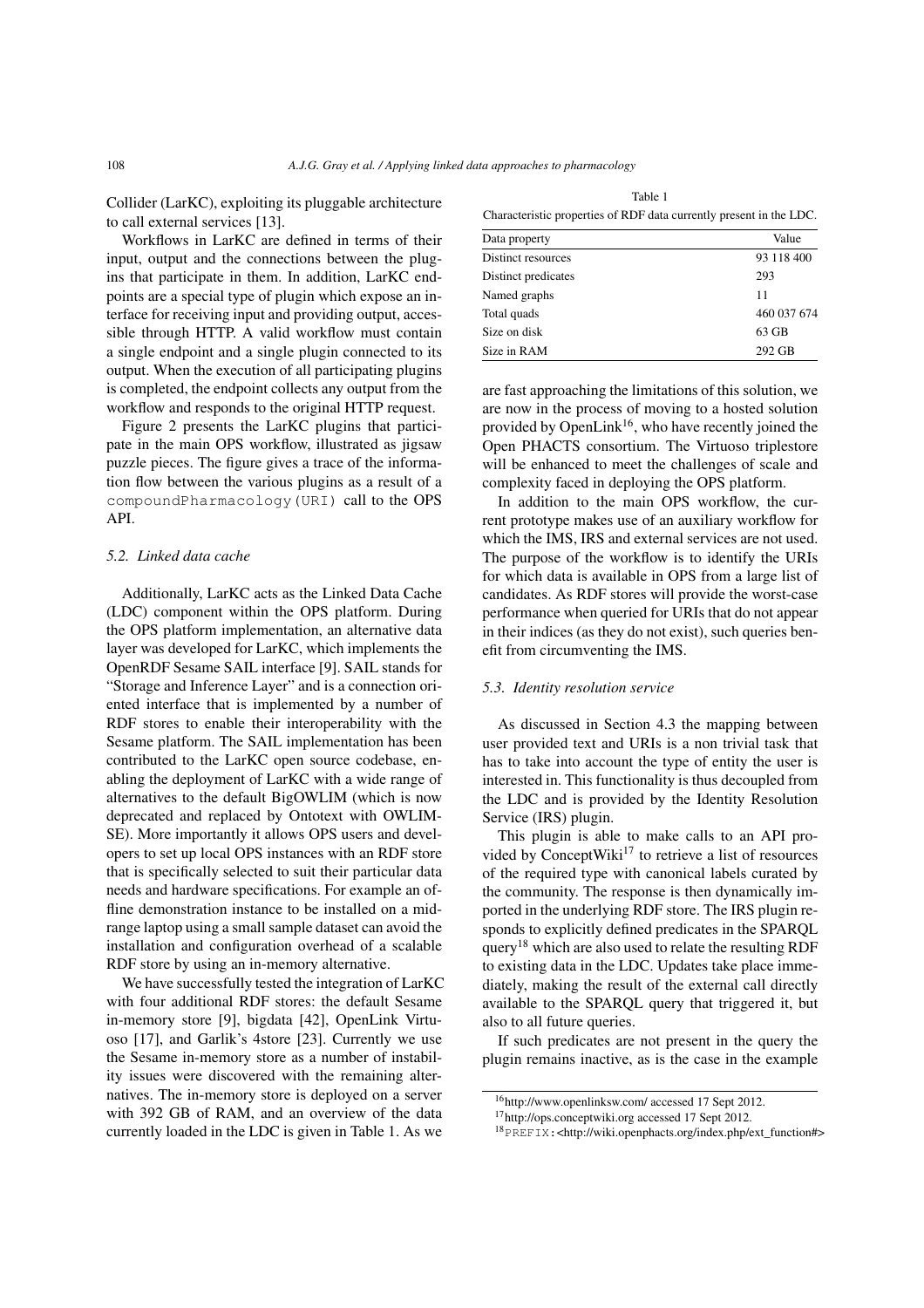of Fig. 2. However, the example call will retrieve information dynamically asserted by the IRS plugin during a previous compoundLookup call – namely the object of the skos:prefLabel predicate (arrow #0 in the figure).

# *5.4. Identity mapping service*

The IMS plugin responds to all queries provided by the API endpoint and invokes the IMS service for any instance URIs that appear in the query. Once an appropriate list of mappings for each URI has been retrieved from the IMS service, the plugin will expand the original SPARQL query to include equivalent URIs.

The expanded query is then forwarded to the SPARQL Evaluator plugin which will query the RDF store and write to the output of the workflow. The need to store equivalent URIs in the LDC is thus eliminated, and the platform is able to provide appropriate results to identical queries with different entity equivalence requirements.

# *5.5. Domain specific services*

So far only a single domain-specific service has been integrated with the OPS platform – namely the Chemical Structure Search service provided by Chem-Spider. This service enables the retrieval of small molecule compound URIs that match, contain, or are similar to a user provided chemical structure.

As such functionality requires the use of highly specialised and computationally expensive methods and algorithms, we developed a LarKC plugin that invokes the ChemSpider API, dynamically converts search results to RDF and updates the LDC. The inserted data is persistent and reused to answer queries with identical parameters.

Similar to the IRS plugin, the Chemical Structure Search will scan each SPARQL query it receives for a set of predefined predicates which correspond to the types of search supported by ChemSpider.

# *5.6. Core API*

As a key focal point of the OPS platform is to enable the rapid development of user-focused applications in the drug discovery domain, we have developed a simple REST-based API to facilitate the retrieval of data from the LDC. Applications can thus be developed without a requirement for extensive knowledge of the schemas used in each underlying dataset. While the application developers are limited to the methods of the core API, these have been collaboratively defined to meet their functionality needs.

The core API is implemented as an endpoint in LarKC that will receive the input to each OPS workflow, and extract the method name and corresponding parameters from the HTTP POST request. Each method name corresponds to a parameterized SPARQL query which is instantiated using the parameters provided, e.g. a URI corresponding to the compound to lookup. The resulting query is provided as input to all plugins directly connected to the endpoint in the workflow (i.e. the IMS, IRS and Chemical Structure Search plugins).

The parameterized SPARQL queries are used to join the data across the datasets at a schema level, i.e. the specific columns to retrieve from each of the datasets is determined by the SPARQL query issued. For each data retrieval task, e.g. compoundLookup, targetLookup, etc., the set of columns to retrieve from each of the datasets has been determined in consultation with the scientific users of the platform. The addition of new datasets and the evolution of existing schemas are facilitated since the changes to SPARQL queries are made at a single point. Additionally, the parameterized SPARQL queries have been optimized for performance. This is particularly important due to the potential for large volumes of data and the complexity of performing query time mapping of identifiers.

### *5.7. User interfaces*

Within the Open PHACTS project there are several exemplar user interface applications being developed each with a different drug discovery task as a focus. The OPS platform provides a common semantic web platform which can be accessed by these drug discovery applications through the core API.

For a general browsing interface over the linked data, a version of an internal system used in the pharmaceutical company Lundbeck, named LSP4All, was extended and connected to the platform. This interface, now branded the OPS Explorer, allows for searching, retrieving and browsing of data. As a result some of the typical user interfaces experienced by a pharmaceutical company researcher have been converted to rely on Semantic Web data. Figure 4 shows the OPS Explorer returning the integrated information about the compound aspirin.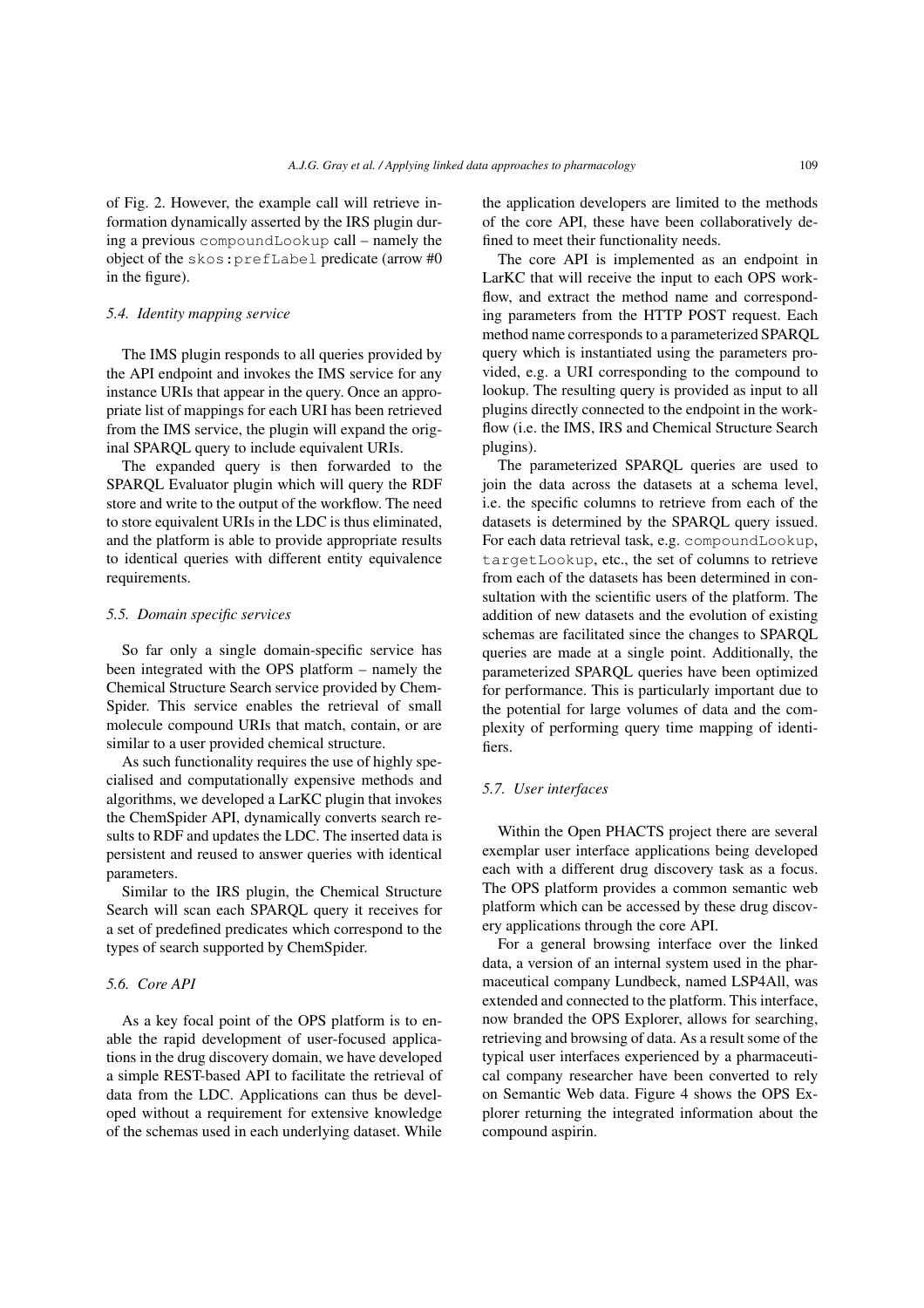#### 110 *A.J.G. Gray et al. / Applying linked data approaches to pharmacology*



Fig. 4. Compound by name look up through the OPS Explorer interface.

In addition to browsing and searching for data, researchers utilize scientific literature in their work. To support this process the Utopia Documents [1] software was connected to the platform to allow users to view chemical compounds associated with a PDF article, see Fig. 5.

Finally, a more specialized interface for curating biological pathways, PathVisio [43], was connected to the platform, see Fig. 6. This connection allowed PathVisio to provide additional pathway information to the user as they review a pathway.

Thus, based on the same common platform, we have created a prototype for an enriched pharmacology workspace software platform. Additional exemplar applications using the platform are being developed by the Open PHACTS consortium.

# 6. Conclusions

We presented the architectural decisions for implementing a linked data platform to support drug discovery that integrates the pre-competitive openly available data from many semantic web sources. The motivation for the functionality provided by the OPS linked data platform was driven by real business questions for drug discovery in pharmacology gathered from the Open PHACTS partners. The platform supports different views over the data through stand-off mappings which are applied at query time, i.e. it is possible to have the system relate genes and proteins in one case but not another. The versatility of the platform has been demonstrated by the wide variety of drug discovery applications that can be connected to the integrated data.

Future work is to expand the functionality of the system to a wider set of the business questions. This will also require linking a larger number of data sources, and thus increasing the size and complexity of the linked data cache.

An alpha version of the OPS platform is currently available to the Open PHACTS consortium. A first public release will be made in late 2012, see http://www.openphacts.org/ for details.

# Acknowledgements

The research leading to these results has received support from the Innovative Medicines Initiative Joint Undertaking under grant agreement number 115191, resources of which are composed of financial contribution from the European Union's Seventh Framework Programme (FP7/2007–2013) and EFPIA companies' in kind contribution.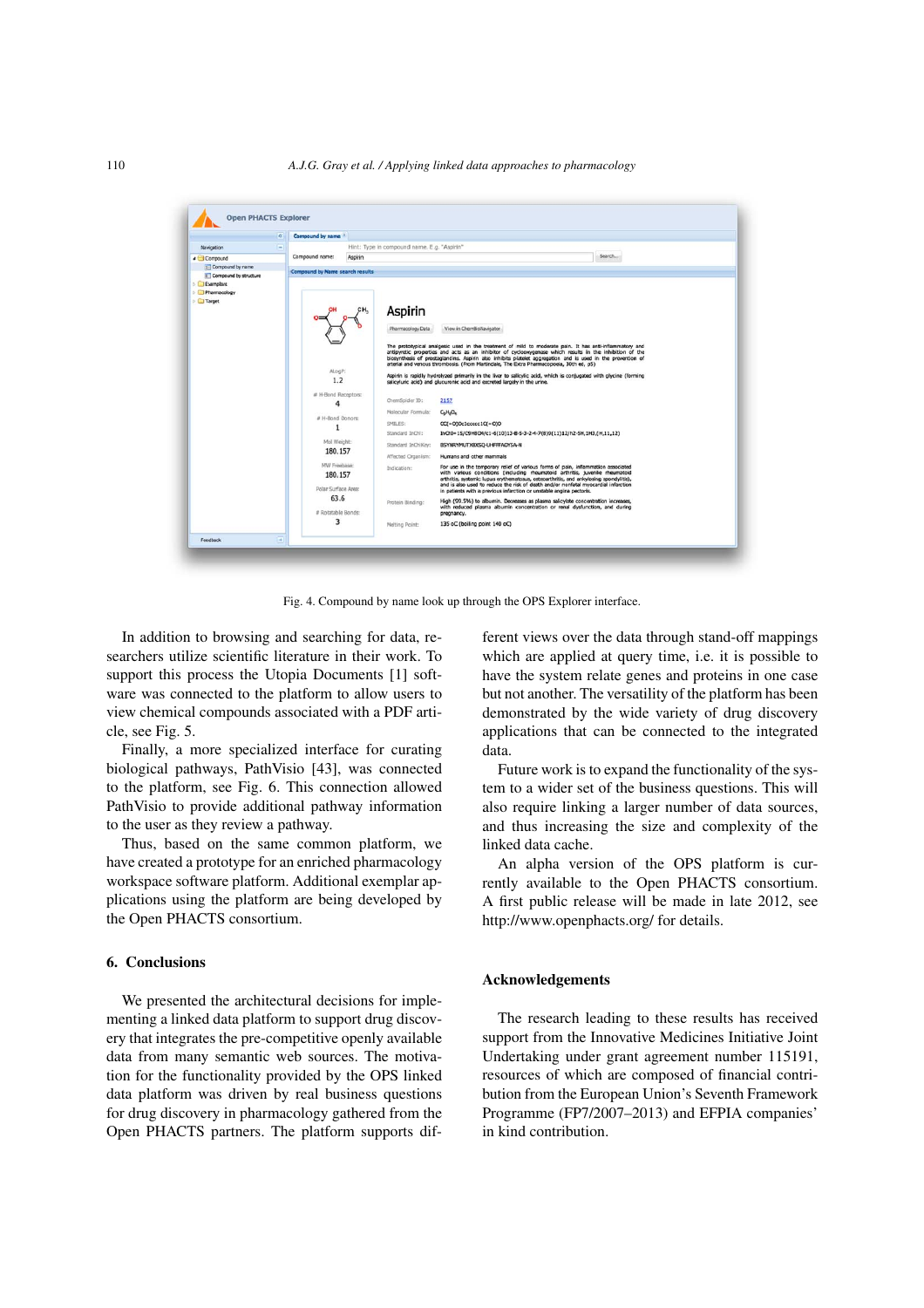

Fig. 5. Article enrichment in utopia documents using the OPS platform.



Fig. 6. PathVisio using the OPS platform to suggest relationships with new genes or metabolites (right side window) for a gene selected in a pathway (left side window).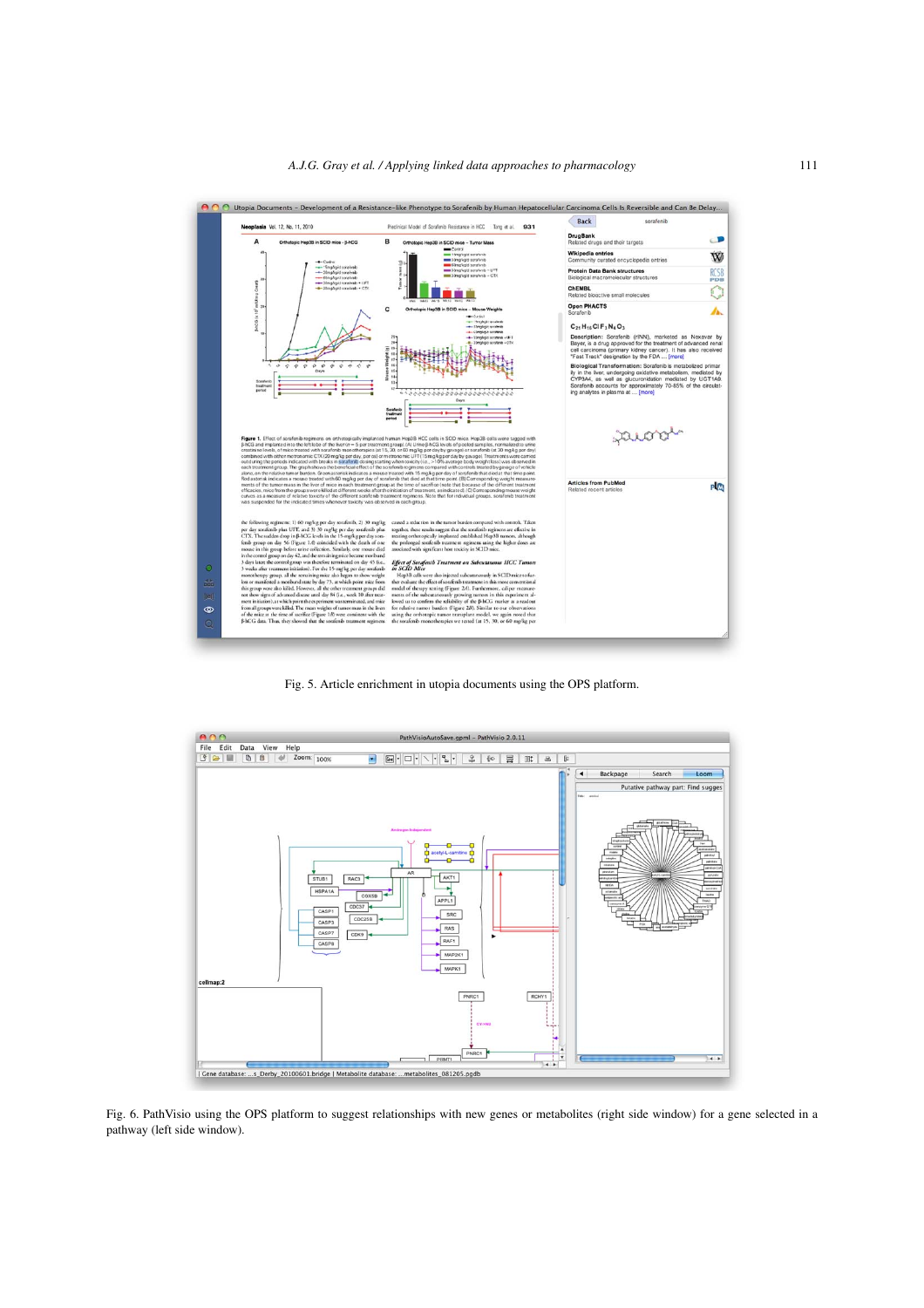#### References

- [1] T.K. Attwood, D.B. Kell, P. McDermott, J. Marsh, S.R. Pettifer, and D. Thorne, Utopia documents: Linking scholarly literature with research data, *Bioinformatics* (Oxford, England) 26(18) (2010), i568–i574. doi:10.1093/bioinformatics/ btq383.
- [2] K. Azzaoui, E. Jacoby, S. Senger, E. Cuadrado Rodríguez, M. Loza, B. Zdrazil, M. Pinto, A.J. Williams, V. de la Torre, J. Mestres, O. Taboureau, M. Rarey, and G.F. Ecker, Analysis of the scientific competency questions followed by the IMI Open PHACTS consortium for the development of the semantic web-based molecular information system OPS, 2012. To be published.
- [3] A. Bairoch, The ENZYME database in 2000, *Nucleic Acids Research* 28 (2000), 304–305. doi:10.1093/nar/28.1.304.
- [4] A. Bairoch, B. Boeckmann, S. Ferro, and E. Gasteiger, Swissprot: Juggling between evolution and stability, *Briefings in Bioinformatics* 5(1) (2004), 39–58. doi:10.1093/bib/5.1.39.
- [5] J. Barrasa Rodríguez and A. Gómez-Pérez, Upgrading relational legacy data to the semantic web, in: *Proc. of the 15th International Conference on World Wide Web (WWW 2006)*, ACM, New York, NY, USA, 2006, pp. 1069–1070. doi:10.1145/1135777.1136019.
- [6] K. Belhajjame, N.W. Paton, A.A.A. Fernandes, C. Hedeler, and S.M. Embury, User feedback as a first class citizen in information integration systems, in: *Fifth Biennial Conference on Innovative Data Systems Research (CIDR 2011)*, 2011, pp. 175–183, http://www.cidrdb.org, http://www.cidrdb.org/cidr2011/Papers/CIDR11\_Paper21.pdf.
- [7] F. Belleau, M.-A. Nolin, N. Tourigny, P. Rigault, and J. Morissette, Bio2RDF: Towards a mashup to build bioinformatics knowledge systems, *Journal of Biomedical Informatics* 41(5) (2008), 706–716. doi:10.1016/j.jbi.2008.03.004.
- [8] T. Berners-Lee, Linked data. Technical report, W3C, 2006. http://www.w3.org/DesignIssues/LinkedData.html.
- [9] J. Broekstra, A. Kampman, and F. van Harmelen, Sesame: A generic architecture for storing and querying rdf and rdf schema, in: *First International Semantic Web Conference (ISWC 2002)*, Springer, Berlin/Heidelberg, 2002, pp. 54–68. doi:10.1007/3-540-48005-6\_7.
- [10] D. Calvanese, G. De Giacomo, D. Lembo, M. Lenzerini, A. Poggi, M. Rodriguez-Muro, R. Rosati, M. Ruzzi, and D. Fabio Savo, The mastro system for ontology-based data access, *Semantic Web* 2(1) (2011), 43–53. doi:10.3233/SW-2011- 0029.
- [11] B. Chen, X. Dong, D. Jiao, H. Wang, Q. Zhu, Y. Ding, and D.J. Wild, Chem2Bio2RDF: A semantic framework for linking and data mining chemogenomic and systems chemical biology data, *BMC Bioinformatics* 11(1) (2010), 255. doi:10.1186/1471-2105-11-255.
- [12] L.L. Chepelev and M. Dumontier, Semantic web integration of cheminformatics resources with the SADI framework, *Journal of Cheminformatics* 3(1) (2011), 16. http://www.jcheminf. com/content/3/1/16.
- [13] A. Cheptsov, M. Assel, G. Gallizo, I. Celino, D. DellAglio, L. Bradesko, M. Witbrock, and E. Della Valle, Large Knowledge Collider. A service-oriented platform for large-scale semantic reasoning. in: *Proc. of the International Conference on Web Intelligence, Mining and Semantics (WIMS2011)*, 2011.
- [14] The UniProt Consortium, Reorganizing the protein space at the universal protein resource (UniProt). *Nucleic Acids Research* 40(D1) (2012), D71–D75. doi:10.1093/nar/gkr981.
- [15] D. De Roure, C. Goble, and R. Stevens, The design and realisation of the myExperiment virtual research environment for social sharing of workflows, *Future Generation Computer Systems* 25 (2009), 561–567. doi:10.1016/j.future.2008.06.010.
- [16] K. Degtyarenko, P. de Matos, M. Ennis, J. Hastings, M. Zbinden, A. Mcnaught, R. Alcántara, M. Darsow, M. Guedj, and M. Ashburner, Chebi: A database and ontology for chemical entities of biological interest, *Nucleic Acids Research* 36(suppl 1) (2008), D344–D350. http://dx.doi.org/ 10.1093/nar/gkm791.
- [17] O. Erling and I. Mikhailov, *Virtuoso: RDF Support in a Native RDBMS*, 2010, pp. 501. doi:10.1007/978-3-642-04329-1\_21.
- [18] P. Fox, D. McGuinness, R. Raskin, and K. Sinha, A volcano erupts: Semantically mediated integration of heterogeneous volcanic and atmospheric data, in: *Proc. of the ACM First Workshop on CyberInfrastructure: Information Management in eScience*, ACM, New York, NY, USA, 2007, pp. 1–6. doi:10.1145/1317353.1317355.
- [19] A. Gaulton, L. Bellis, J. Chambers, M. Davies, A. Hersey, Y. Light, S. McGlinchey, R. Akhtar, F. Atkinson, A.P. Bento, B. Al-Lazikani, D. Michalovich, and J.P. Overington, ChEMBL: A large-scale bioactivity database for chemical biology and drug discovery, *Nucleic Acids Research. Database Issue.* 40(D1) (2012), D1100–D1107. doi:10.1093/nar/gkr777.
- [20] J. Goecks, A. Nekrutenko, J. Taylor, and The Galaxy Team, Galaxy: A comprehensive approach for supporting accessible, reproducible, and transparent computational research in the life sciences, *Genome Biology* 11(8) (2010), R86, 8. doi:10.1186/gb-2010-11-8-r86.
- [21] A.Y. Halevy, M.J. Franklin, and D. Maier, Principles of dataspace systems, in: *Proc. of the Twenty-Fifth Symposium on Principles of Database Systems (PODS 2006)*, ACM, New York, NY, USA, 2006, pp. 1–9. doi:10.1145/1142351.1142352.
- [22] A.Y. Halevy, A. Rajaraman, and J.J. Ordille, Data integration: The teenage years, in: *Proc. of 32nd International Conference on Very Large Data Bases (VLDB)*, ACM, New York, NY, USA, 2006, pp. 9–16. http://www.vldb.org/conf/2006/p9 halevy.pdf.
- [23] S. Harris, N. Lamb, and N. Shadbolt, 4store: The design and implementation of a clustered rdf store. *Time* 42(8) (2009), 81– 96. http://ftp.informatik.rwth-aachen.de/Publications/CEUR-WS/Vol-517/ssws09-paper7.pdf.
- [24] T. Heath and C. Bizer, *Linked Data: Evolving the Web into a Global Data Space*, 1st ed. Synthesis Lectures on the Semantic Web: Theory and Technology, Vol. 1, Morgan & Claypool, 2011. doi:10.2200/S00334ED1V01Y201102WBE001.
- [25] E. Jacoby, K. Azzaoui, S. Senger, E. Cuadrado Rodríguez, M. Loza, B. Zdrazil, M. Pinto, A.J. Williams, V. de la Torre, J. Mestres, O. Taboureau, M. Rarey, and G.F. Ecker, Scientific requirements for the next generation semantic web-based chemogenomics and systems chemical biology molecular information system OPS, *Computational Chemogenomics*, 2012. To appear.
- [26] E. Jain, A. Bairoch, S. Duvaud, I. Phan, N. Redaschi, B. Suzek, M. Martin, P. McGarvey, and E. Gasteiger, Infrastructure for the life sciences: design and implementation of the UniProt website, *BMC Bioinformatics* 10(1) (2009), 136+. doi:10.1186/1471-2105-10-136.